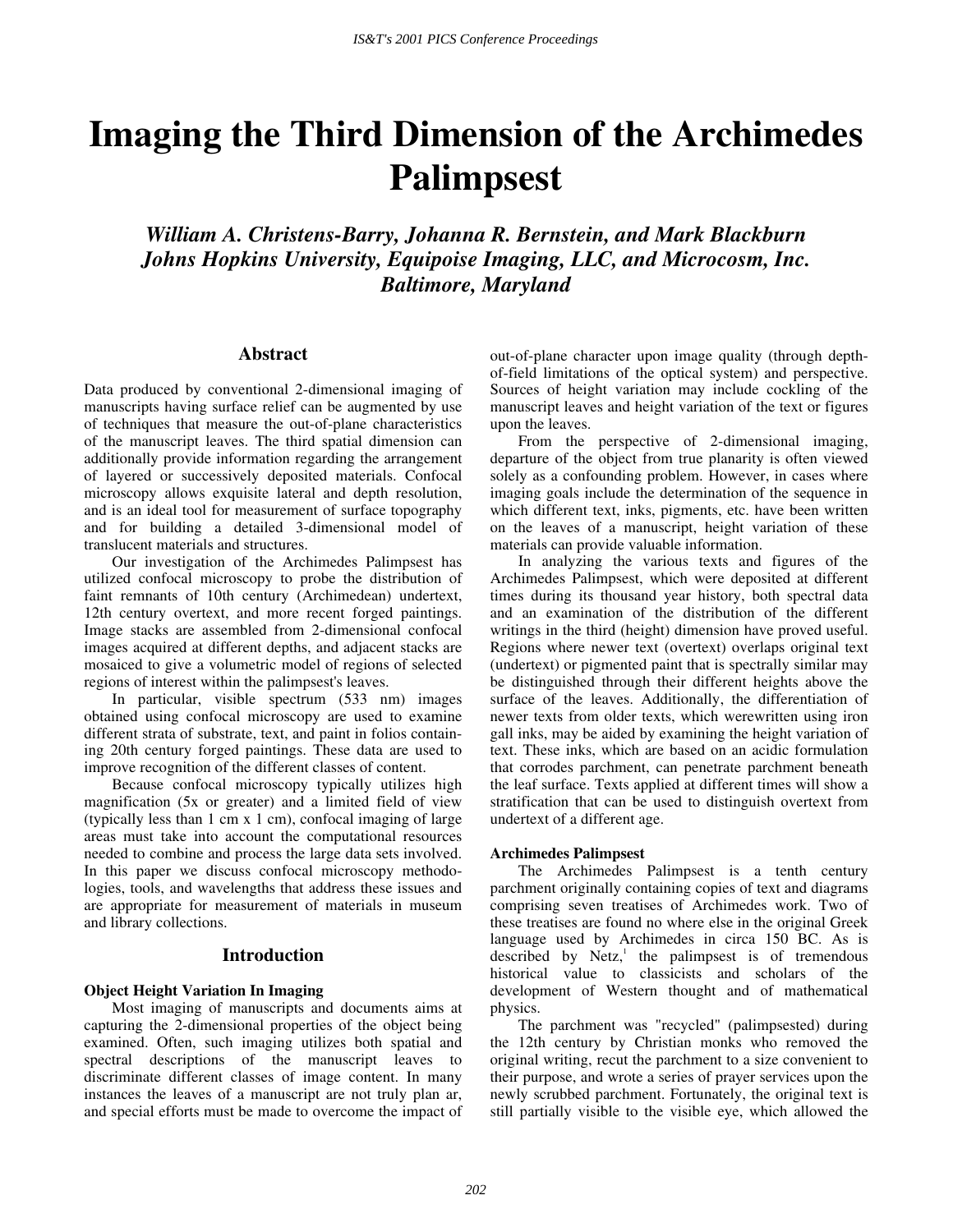Danish scholar Heiberg to recover much of the text through painstaking visual analysis in 1906. Thereafter, the palimpsest suffered greatly from mold damage, poorstorage, and inadequate maintenance during the bulk of the 20th century while held in private hands (and uncertain provenance). At some point during this period, several pages were defaced anew and a series of paintings were made on these leaves. After languishing unremarked through these years since Heiberg's work, the palimpsest resurfaced at auction in 1998 and has become the focus of great hopes and efforts among the classicist community.

Since being bought at auction by a private owner, the conservation department at the Walters Art Museum has worked to conserve the palimpsest and has launched a digital imaging project aimed at recovering and enhancing the original Archimedean text of the palimpsest. Because the palimpsest is severely damaged, discolored, and misshapen, this project has explored the use of techniques that might augment the digital imaging techniques used to distinguish and enhance the various classes of text and diagrams upon it. Because the palimpsest contains a stratographic record of the various writings laid down at different times, we used confocal microscopy to assess the variation of depth of the text and figures upon the surface of the parchment. This technique can augment the use of spectral techniques to distinguish different content having similar reflectance spectra and that may be otherwise indistinguishable.

#### **Confocal Microscopy**

Confocal laser scanning microscopy (CLSM) is a 3 dimensional imaging technique utilizing laser illumination that involves scanning a solid object point by point to build up an image of a thin plane within the depth-of-focus of the imaging system. A three dimensional image can be reconstructed by computer from data obtained layer by layer via successive scanning of image planes (slices) at different depths. Pawley<sup>2</sup> gives detailed descripttions of many powerful techniques in CLSM.

The critical advance of confocal microscopy over conventional microscopic techniques lies in its ability to reject light from all but a thin section of interest at a particular depth. The ability to penetrate into a semitransparent object and optically isolate narrow sections allows the reconstruction of volume images from a set of image slices at different depths. When an epiillumination configuration is used (i.e. one in which both illumination and detected light utilize the same optical components and path), there is the added benefit that incident light (illumination) is concentrated in this same zone, thereby greatly reducing diffuse background signal that would otherwise degrade the image.

#### **Methods**

Confocal microscopy was performed at Microcosm, Inc. in Columbia, MD using a Zeiss 210 CLSM at a wavelength of 533 nm and using Microcosm's Z-NT upgrade. The Z-NT upgrade to the Zeiss 210 includes improved capabilities in dynamic range (12-bits), image format standardization (TIFF 6.0), and a variety of operational features (e.g. network access, signal processing, and computational speed). The CLSM system is controlled by an integral Pentium III microcomputer system. Images were stored in TIFF format on the system hard drive and later written to CD-ROM.

Scanning utilized 2.5x and 5x microscope objectives to acquire slices of 768 x 512 pixels (resolution of 7.8 microns x 7.8 microns and 3.9 microns x 3.9 microns, respectively), resulting in images of 6.0 mm x 4.0 mm and 3.0 mm x 2.0 mm, respectively. Different slices were acquired using a depth separation (or z-step) of 50 microns.

Because of extensive out-of-plane cockling of the parchment, and to reduce the possibility that vertical creep could occur due to changes in temperature and humidity during imaging, the leaf to be images was levelled and positioned within the wells of a mat board frame and constrained using monofilament line along its edges.

#### **Results**

Images of a 2.2 mm x 2.2 mm region of a palimpsest leaf on which a 20th century figure is painted were acquired using conventional and confocal microscopy. An image acquired using conventional microscopy is shown in Figure 1. The painting had been applied over the 12th century Euchologion prayer text, which in turn had been written over previously removed Archimedean text from the 10th century. The figure contains highly reflective bronze paint as well as a variety of pigmented oil-based paints. This image is necessarily monochromatic, due to single wavelength laser illumination at 533 nm. Figure 2 illustrates a single confocal image of this region acquired using CLSM. Because of substantial height variation (> 500 microns peak-to-peak within the field of view), only a few subregions (or contours) of the field of view fall within the depth-of-field of the microscope at this height; the remainder of the image is out of focus. In Figure 3, the leaf has been moved 150 microns closer to the objective lens, so that the acceptance zone is 150 microns deeper than in Figure 2. Different portions of the area fall within this acceptance zone and allow reflected light to reach the detection photomultiplier.

The lower right portion of Figure 2 shows an area containing bronze paint (bright region), part of which has been overpainted with black pigmented paint (dark region). The reflective gold paint in this area falls within the depth of focus and allows light reflected from this surface to meet the confocal condition of the microscope. In Figure 3, in which the imaging zone is placed 150 microns deeper, this same area appears uniformly dark. This occurs since because the reflective surface is above the zone meeting the confocal condition. The change in apparent intensity and increased spatial frequency content in the acceptance zone forms the basis for identifying the depth of regions in a sucession of image slices.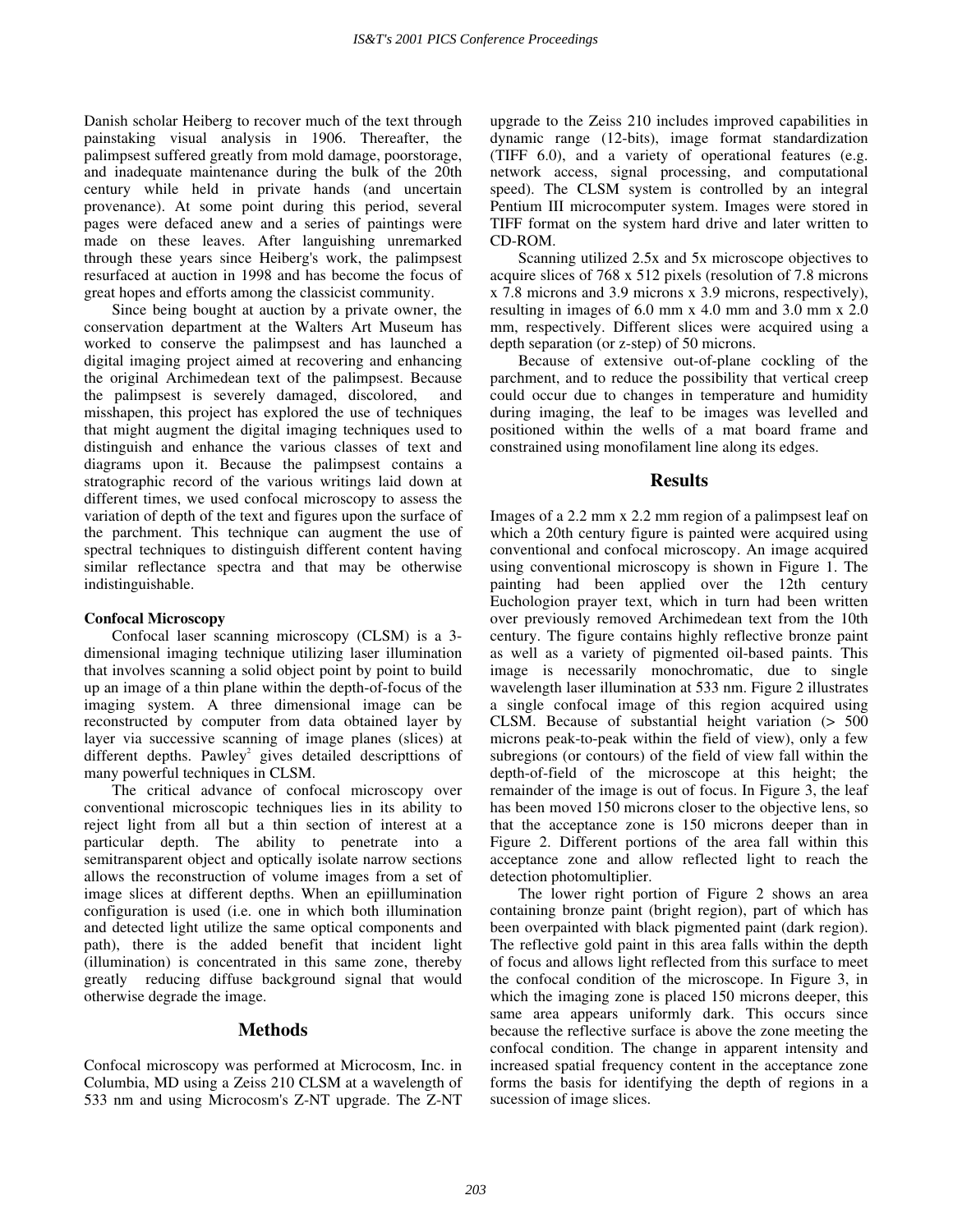

*Figure 1. Conventional microscopic image using 533 nm illumination at 5x magnification. Image width and height are both 2.24 mm.* 



*Figure 2. CLSM image of same region using the same conditions as in Fig. 1. Regions within the focal zone appear with sharp detail; shallower and deeper regions appear out of focus.* 

Cross-sectional views along selected lines within this region were constructed from a sequence of 14 images at depth intervals  $\Delta z = 50$  micrometers. In Figures 4a and 4b, a cross-sectional view is given of the region shown by the dotted line AB in Figure 3. The curving, bright-to-dark boundary running across the cross-sections in Figs. 4a and 4b correspond to the parchment surface at the location.



*Figure 3. CLSM image of same region using the same conditions as in Figs. 1 and 2, but with a selected focal zone 150 microns deeper than in Fig. 2. Different features fall within the focal zone.*



*Figure 4a. Cross sectional view (height not to scale) through 14 successive slices at depth intervals* of *50 microns. This cross section corresponds to a cut along the line joining the points labelled A and B in Fig. 3.*



*Figure 4b. Cross sectional view along the line joining the points labelled C and D in Fig. 3.*

In Figure 4, the bright-dark boundary is apparent across the field of view, and can be seen in spite of the overlying paint and ink. The existence of the boundary is only possible for semitransparent paint and ink: in the central portion of Figure 4a the boundary lies beneath the dark region (due to the 12th century iron gall ink), while toward the left and right of the figure the boundary is above the opaque 20th century paint.

In the central region containing 12th century ink, it is notable that with increasing depth the intensity of the reflected light initially diminishes, then reaches a maximum value, and then diminishes further at greater depths. This behavior is only observable using a confocal configuration that eliminates all light but that arising from a zone having a selected vertical range.

#### **Discussion**

#### **Findings**

The confocal technique was able to identify the parchment surface in areas covered by 20th century painting